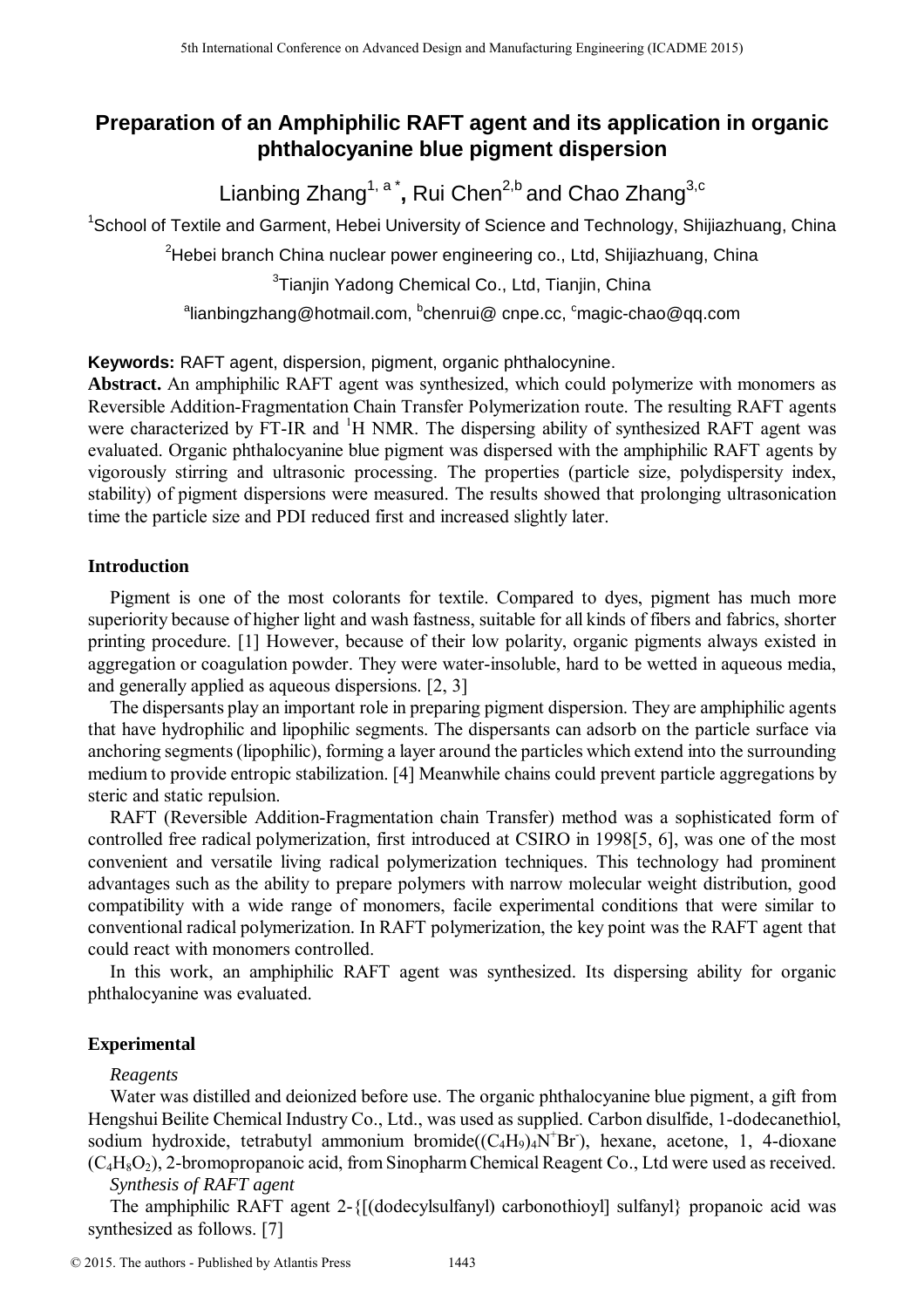Step I: A sodium hydroxide solution was added to a stirred mixture of dodecanethiol and water. Then solvents were added, the turbid mixture became clear and transparent.

Step II: The resulting clear solution was stirred and cooled to ambient temperature and treated with carbon disulfide to give a clear orange solution. Stirring for another 30min, α-bromopropanoic acid was added and followed by sodium hydroxide solution, keeping the temperature below 10°C.

Step III: The obtained orange solution was stirred at ambient temperature for 24h. Hydrochloric acid was added keeping the temperature below 10°C, then yellow oil separated, stirring of the mixture until the oil solidified. The solid was collected by suction filtration, washed with cold water, and dried under reduced pressure. The crude sample was purified by recrystallizing to give bright yellow microcrystals.

#### *Pigment dispersion*

A solution containing, RAFT agent, water and sodium hydroxide was prepared in 50 mL beaker. To this solution P.B.15:3 was added, mixed and stirred, then dispersed with a JY98-3D Ultrasonic Pulverizer (Scientz company, China) at power 800 W (work model 1s/4s pulse on/off) for 10 min.

### *Measurements*

#### *FT-IR spectra*

FT-IR spectra were recorded on a NICOLET 6700 spectrometer (Thermo Fisher Scientific Inc., America) with a DTGS detector. The dried samples mixed with KBr were compressed into a disc for FT-IR scanning. The measurement was performed with 32 runs scanning and the resolution of  $2 \text{ cm}^{-1}$ . *Particle size and its distribution* 

The particle size was measured at  $25^{\circ}$ C using a Malvern Instrument NANO-ZS 90 (Malvern Inc., England) at a fixed scattering angle of 90°. The dispersion was diluted with distilled water before measuring. Dynamic light scattering (DLS) measurements give a Z-average size and the polydispersity index (PDI), which provides the width of the particle size distribution.

#### *Absorbency of pigment dispersion*

The absorbencies of pigment dispersions were measured with a UV-5600 spectrophotometer (Shanghai metash instrument CO. Ltd, China) after diluting 1000 times with distilled water. Dilute pigment dispersion obeys the Lambert-Beer law. Absorbance values were measured at the maximum wave length ( $\lambda_{\text{max}}$ =620 nm) of the pigment dispersion.

#### **Results and Discussion**

#### *Preparation of RAFT agent*

In RAFT radical polymerization, a variety of thiocarbonythio compounds have been used, including dithiobenzoates, trithiocarbonates, xanthates, dithiocarbamates, and other compounds. In this research, RAFT agent with hydrophilic and lipophilic sections was synthesized according to the reaction mechanism of a carbodithionate salt with an alkylating agent, shown in scheme 1. [8]

In basic condition, thiol *1* (with Z group) ionized to anionic form *2*. Addition of carbon disulfide to *2* gave the thiocarbonylthio salt *3*. Without need for isolation, the trithiocarbonate can be made to interact with the alkylating agent, with the appropriate R group. The intermediate sodium salt 3 was not stable, easily oxidized in air, therefore the synthesis was processed in one pot, and the alkylating agent should react with *3* in situ.

The synthesized RAFT agent was characterized with FT-IR and <sup>1</sup>H-NMR spectroscopy. Seen from Fig. 1, wave numbers of groups vibration were  $v(O-H)$  3432.73cm<sup>-1</sup>,  $v(C-H)$  2955.02, 2918.57, 2851.25 cm<sup>-1</sup>, v(C=O)1706.35 cm<sup>-1</sup>, v(C-S) 1209.20 cm<sup>-1</sup>, v(C=S) 1097.37cm<sup>-1</sup>. Chemical shifts of hydrogen atoms were δ (ppm) 10.89(br, 1H, CO2*H*), 4.87(q, J=7.4Hz, 1H, SC*H*), 3.36(t, J=7.4Hz, 2H, C*H*2S), 1.70(quint, J =7.4 Hz, 2H, C*H*2CH2S), 1.63(d, J =7.4 Hz, 3H, SCHC*H*3), 1.39(sext, J  $=7.44$ Hz), 1.26(br, 16H, CH<sub>3</sub>CH<sub>2</sub>(CH<sub>2</sub>)<sub>8</sub>), 0.88(t, J=6.7 Hz, 3H, CH<sub>3</sub>CH<sub>2</sub>).

In preparation of the RAFT agent, its yields were affected by solvents, seen from table 3. It was shown that yields of trithiocarbonate was increased with addition of tetrabutyl ammonium bromide and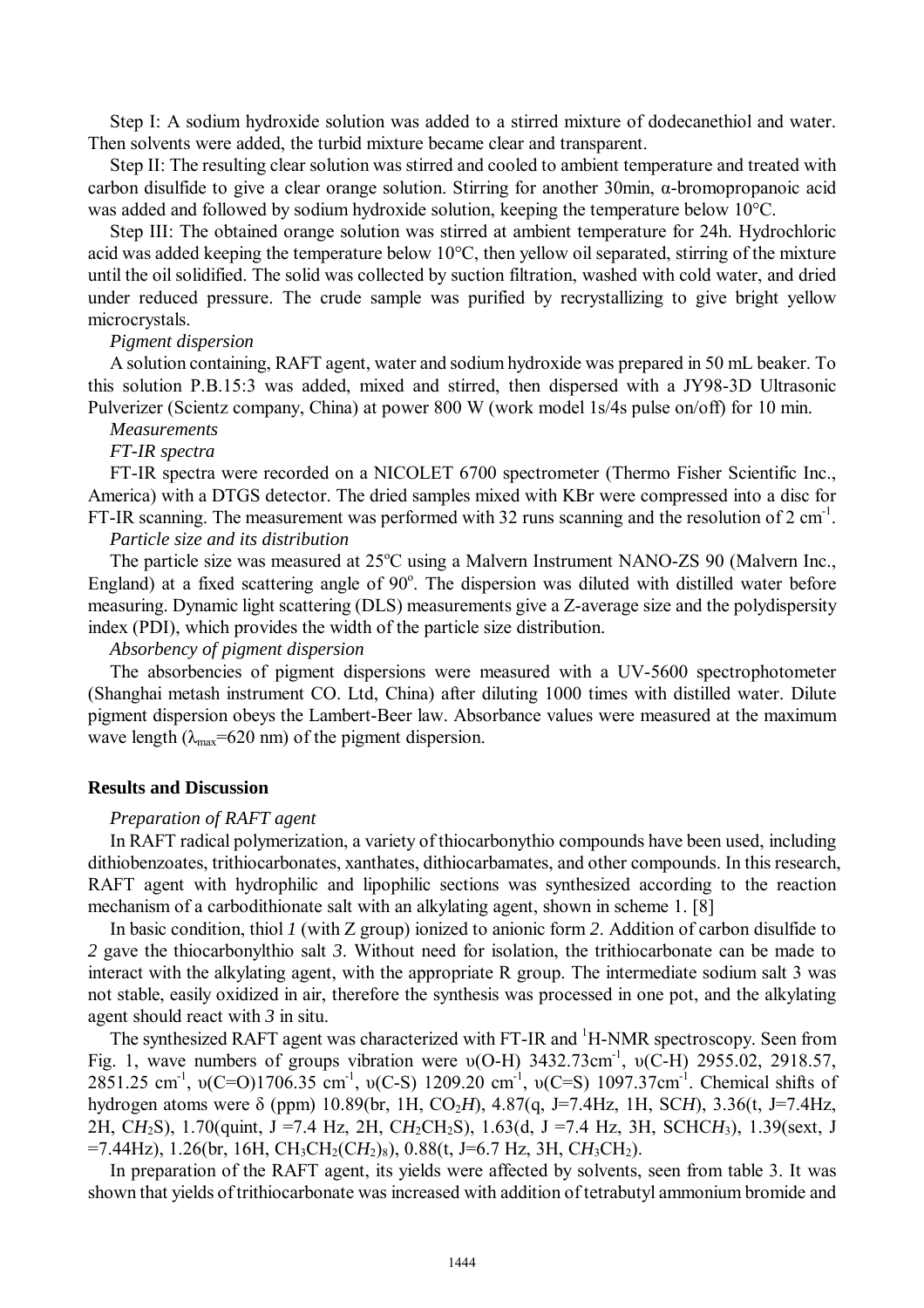1, 4-dioxane. Dodecanethiol was hydrophobic, thus organic solvent facilitate it interact with carbon



#### *Pigment dispersion*

#### *Ultrasonication time*

Pigment dispersing with hydrolyzed RAFT agents was evaluated. The alkyl hydrophobic region can interact with organic pigment. The hydrophilic carboxylic acid or its salt could provide the dispersion stability depending on steric and electrostatic repulsions.

| avie $\angle$ Effect of unfosofination three on pigniem dispersion |                    |       |  |  |  |
|--------------------------------------------------------------------|--------------------|-------|--|--|--|
| Time(min)                                                          | Particle size (nm) | PDI   |  |  |  |
|                                                                    | 210.7              | 0.375 |  |  |  |
| 2                                                                  | 190.4              | 0.214 |  |  |  |
| 3                                                                  | 186.8              | 0.230 |  |  |  |
|                                                                    | 189.1              | 0.207 |  |  |  |
| 5                                                                  | 185.9              | 0.217 |  |  |  |
|                                                                    | 184.8              | 0.225 |  |  |  |
|                                                                    | 182.4              | 0.211 |  |  |  |

|  | Table 2 Effect of ultrosonication time on pigment dispersion |  |  |  |  |  |
|--|--------------------------------------------------------------|--|--|--|--|--|
|--|--------------------------------------------------------------|--|--|--|--|--|

The pigment dispersions were produced by ultrasonication the mixture of pigment, hydrolyzed RAFT agents and water. In ultrasonication process, pigment aggregates were broken up to small particles because of ultrasonic cavitations. With longer time, the particle size of pigment was smaller, and the particle size distribution (PDI) decreased. After about 5min ultrasonication, the particle size almost did not change, and PDI increased slightly. Except of deagglomeration, ultrasonic cavitation could generate heat. With longer time, heat generation made temperature rising, thus, Brownian movement of particles speeded up, smaller particles may interact with each other and result in particle agglomerations again, which made the particle size and PDI increased. Therefore, in ultrasonic